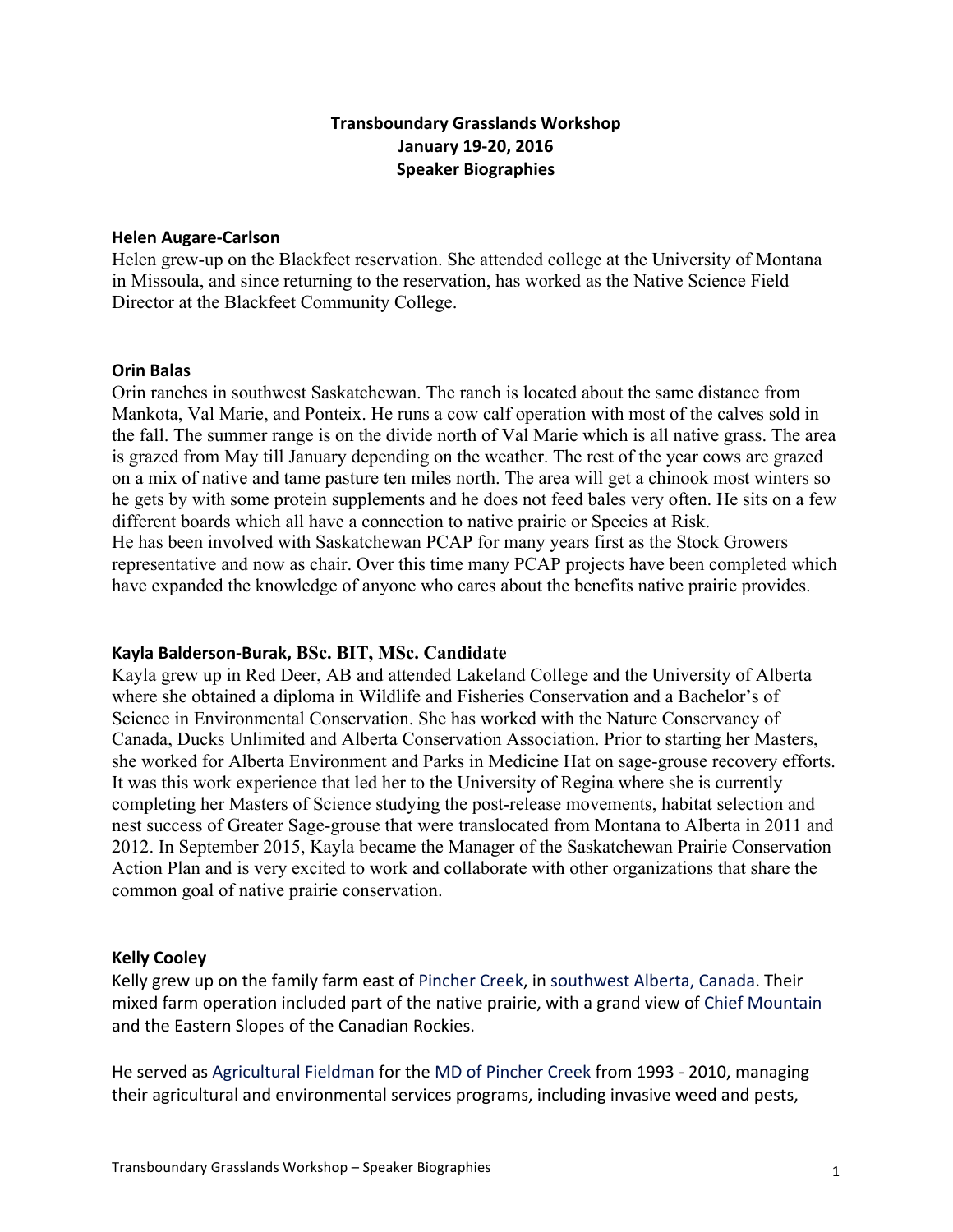conservation, citizen technology transfer & extension, equipment rental & maintenance, agricultural & environmental policy advisement, plus safety and administration of these programs. During this time, he served with many local/regional/ provincial/national/international agencies, organizations, and community based partnerships dedicated to sustainable land and water management practices.

Kelly established CoolPro Solutions Environmental Consulting in September of 2010. Kelly and his wife Carrie volunteer for and participate in local recreational sports and community organizations, share a love for music, and particularly enjoy the joys and challenges of raising their four children. They maintain country roots living on 80 acres south of Pincher Creek, currently in hay production.

### **Bill Dolan**

Bill has worked on transboundary management issues for 39 years with Parks Canada and Alberta Parks. He is currently the Land & Resource Management Coordinator in southern Alberta for provincial parks & protected areas. He has responsibility for science, planning, land use and resource management programs.

Bill also has a keen interest in working across borders, removing barriers and advancing shared management challenges. His experience in trans-boundary management includes working with cooperative management structures established under the Inuvialuit Final Agreement, which is a comprehensive land claim in the western arctic. He has been involved in numerous transboundary and large landscape conservation initiatives in southern Alberta over the past 25 years including:

- Waterton-Glacier International Peace Park,
- Crown Managers Partnership,
- Great Northern Landscape Conservation Cooperative,
- Prairie Conservation Forum,
- Waterton Biosphere Reserve and
- Oldman Watershed Council.

Bill has a BScH in Zoology from University of Manitoba and a MScF in wildlife population dynamics from the University of Toronto. He and his wife, Debbie, live east of Waterton Lakes National Park, near the US border.

### **Ian Dyson**

lan is a geographer and planner with 34 years of experience dealing with integrated resource management, water resources, protected areas, land use, and regional cumulative effects management systems in Alberta, Canada. He is a senior manager responsible for provincial planning integration with Alberta Environment and Parks. His career experiences have focused on building and sustaining partnership approaches to environmental management, conceiving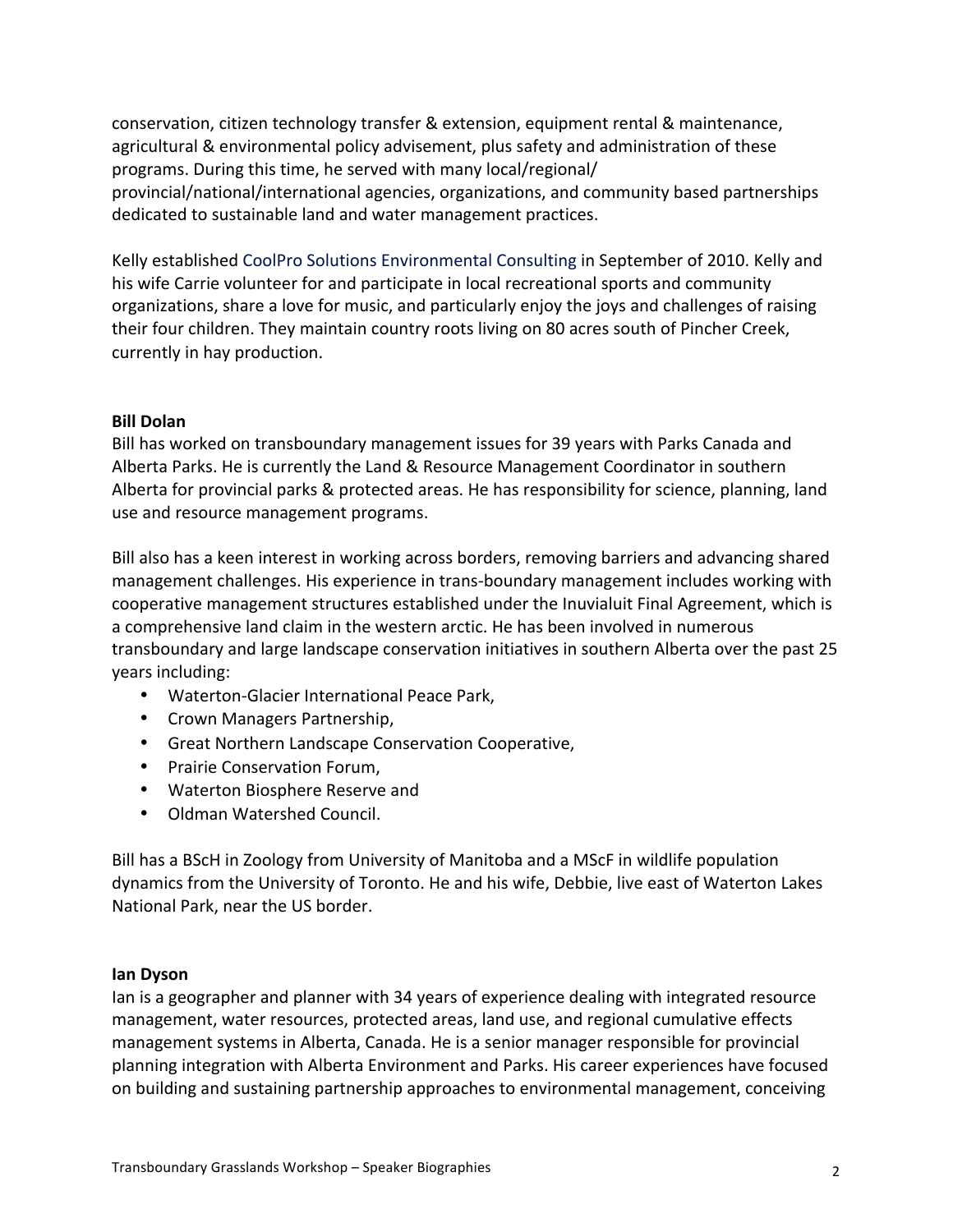management systems approaches to address environmental cumulative effects, and facilitating institutional and societal capacity to define and meet common, place-based environmental outcomes across boundaries and borders.

Amongst lan's diverse career experiences, the most satisfying have been those with a geographical and applied focus - the conservation of prairie and parkland biodiversity, watershed management in southern Alberta, and trans-boundary collaboration in the Rockies. In 1999, Ian was awarded the Alberta Emerald Foundation Award for Corporate and Institutional Leadership and he received the Prairie Conservation Award in 2001.

## **Paulette Fox - Natowaowakohkaakii – Holy Walking Woman**

A befitting name, Natowaowakohkaakii is a member of the Blackfoot Confederacy with familial roots both in Canada and the United States. Paulette M. Fox comes from a long lineage of remarkable Blackfoot people who were strongly connected to our traditional spiritual ways. Natowaowakohkaakii carries on this tradition as a member of the Sacred Horns Society, a Beaver Bundle holder; and she was a former member of the All Brave Dog Society and the Mourning Dove Society.

Paulette is a University of Lethbridge Alum, class of 2005. She received a Natural Sciences and Engineering Research Council Post Graduate Scholarship to complete her Master of Science in Environmental Science. She earned her Bachelor of Science Degree in Environmental Science and Chemistry from the University of Calgary.

Currently she is employed with the Government of Alberta where she provides strategic advice for natural resource related consultation with First Nations and Metis. Paulette continues to work on projects with Harmony Walkers Inc. a Blackfoot owned environmental consulting company. Along with her project team members she traveled to China in 2012 to assist ethnic minority research and capacity to enhance education and tourism outcomes for the Miao and Shui. She works with elders and youth on the linnii Initiative to restore buffalo to traditional lands. Natowaowakohkaakii was instrumental in getting First Nations and American Indian Tribes along the Canada – USA border to sign the Buffalo Treat so as to enhance collaboration and cooperation.

As a leader Paulette serves on a number of boards and committees. She is a seasoned public speaker who is much in demand. She remains committed to coaching figure skating, hockey and power skating. She worked with the Kainai Cadets and Coyotes. Along with her husband and three children, Natowaowakohkaakii lives on the Blood Reserve in Southern Alberta.

## **Jeff Nelson BSc, MSc.**

Jeff worked for nearly 30 years with Ducks Unlimited in both the U.S. and Canada, retiring from the organization as Chief Executive Officer at DU Canada. He joined World Wildlife Fund as Deputy Director for their Northern Great Plains program in 2012. Jeff has served on the boards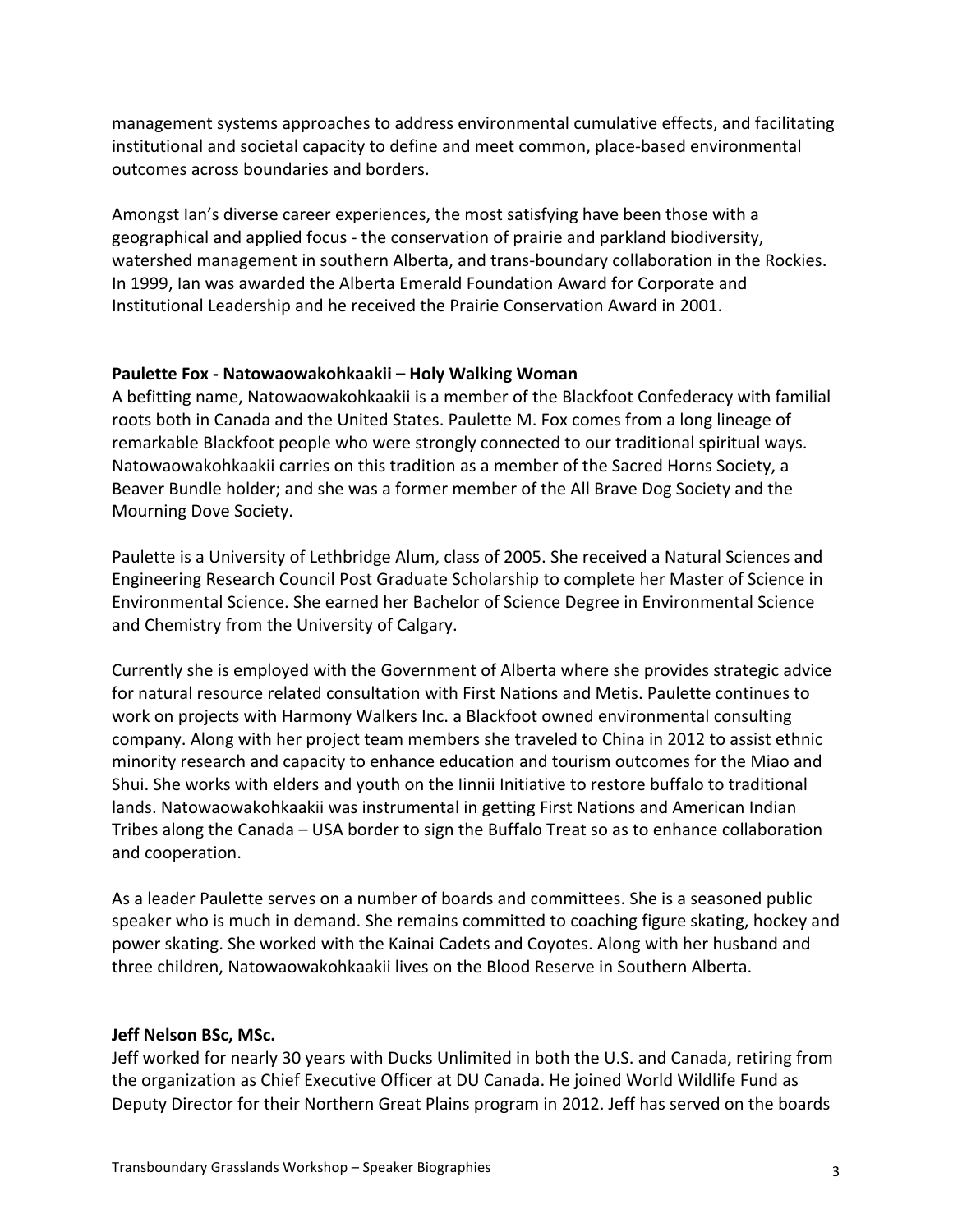of the Prairie Pothole Joint Venture, Northern Great Plains Joint Venture, Wildlife Habitat Canada, and Ducks Unlimited Canada.

He leads the Sustainable Ranching Initiative out of the Bozeman office in an effort to secure the future of ranching and while also improving the security and stewardship of grassland ecosystems under management. Jeff also assists with setting strategic direction for the overall program, underpinning it with solid science, and building support from a broad array of supporters. Jeff spends his free time hunting, fishing, hiking, and enjoying the great outdoors with his family.

### **Joel Nicholson**

Joel Nicholson was born and raised in the prairie region of rural Alberta. Living there cultivated his interest in wildlife which led him to complete a BSc (Special) degree in biology and chemistry from the University of Alberta's Augustana Campus in Camrose, Alberta.

He has worked on numerous wildlife research projects in western Canada, as an industrial consultant, and is currently employed by Alberta Environment and Sustainable Resource Development in Medicine Hat as a Senior Species at Risk Biologist. Recent work activities have focused on the grasslands of south-eastern Alberta and include conservation related work on species such as greater sage-grouse, burrowing owl, swift fox, short-horned lizard, soapweed, yucca moth, western spiderwort, tiny cryptanthe, northern leopard frog, and prairie rattlesnake.

## **Peter Swain**

Originally from Montreal, Peter Swain is the new Director for South Region of Alberta Parks, and was most recently the Area Manager for the Cypress Hills. Peter has many years' experience in nature interpretation working as a guide, trainer and manager in the Canadian Rockies and on the West Coast. He has a Master's Degree in Animal Conservation (2007) where he examined the economics of grizzly bear viewing and how it related to conservation opportunities. In his time on the prairies, he has grown to appreciate grass, wide-open vistas and not miss the mountains or ocean so much.

## Karen Raven, BNRSc, MSc., P.Ag.

Karen was raised on a ranch in the Southern Interior of BC where she gained her love of the land. Her multidisciplinary education in Natural Resource Science and Masters of Science in Rangeland Ecology and Management has laid the foundation for her current cross-disciplinary work. Karen is the current Chair of the Alberta Prairie Conservation Forum and is the Manager of the Land Use Section in the Environmental Stewardship Division of Alberta Agriculture and Forestry. Her work focuses on support to regional planning, sustainability initiatives such as the Canadian Round Table for Sustainable Beef and the McDonald's Sustainable Beef project, conservation offsets, biodiversity and agri-environmental stewardship. She is also a member of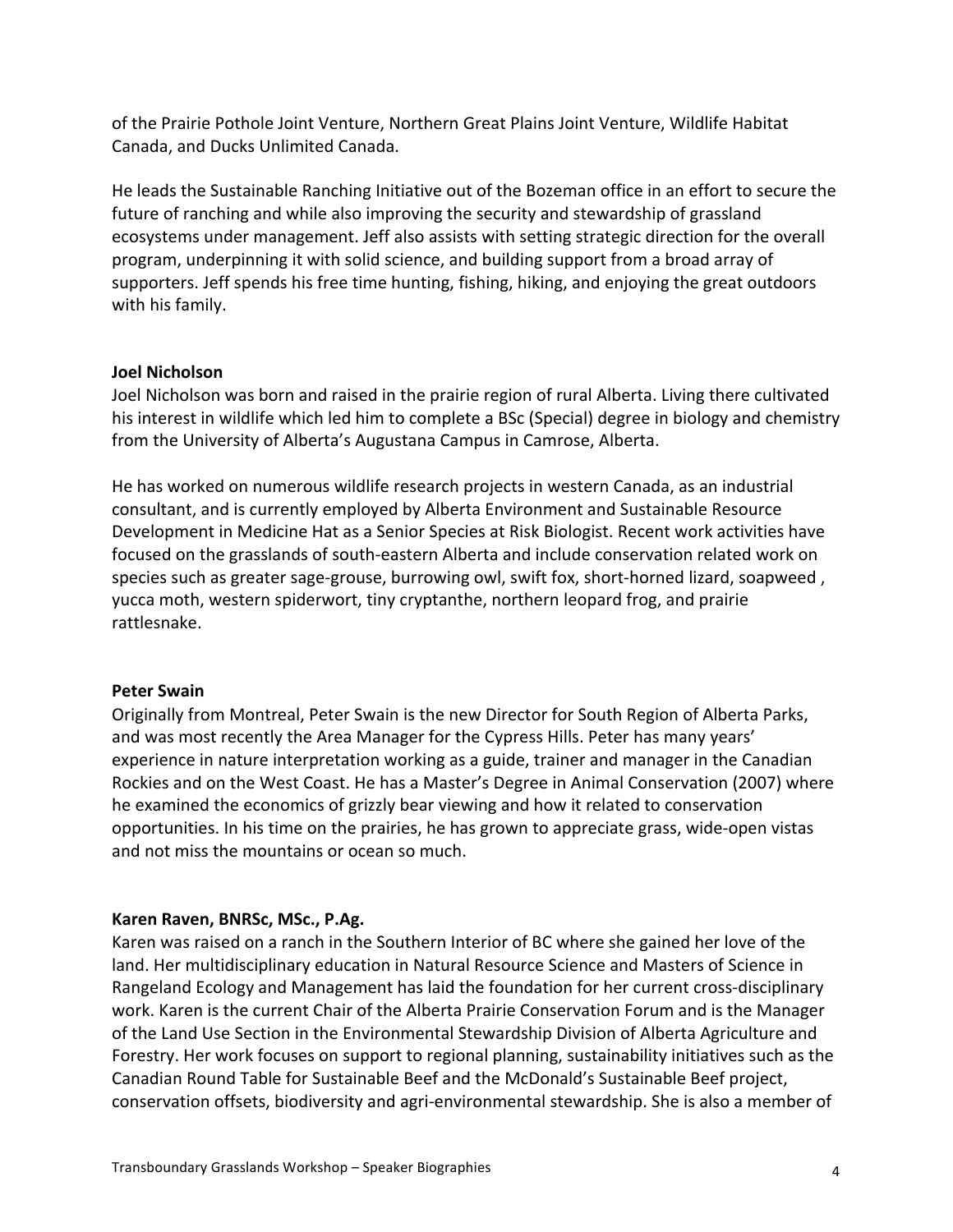the Rangeland Research Institute Strategic Advisory Council and represents Agriculture and Forestry on the Endangered Species Conservation Committee. She has worked in a variety of roles in agriculture, rangeland management and conservation throughout her career. Grassland conservation and responsible stewardship are close to her heart and drive her involvement in the Prairie Conservation Forum.

### **Tim Romanow**

Tim joined the MRWCC in October 2011 as the Executive Director. Tim previously was an Assistant Agricultural Fieldman in charge of Environmental Programming with Cardston County (Formerly Alberta Environmentally Sustainable Agriculture, AESA program). Tim's responsibilities revolved around the county's Sustainable Agriculture Program with an emphasis on community initiatives involving grazing and riparian area management as well as stewardship extension programming. Prior to which Tim worked for the Aquaculture Centre of Excellence at Lethbridge College, and ran the Invasive Weed Control Program with Parks Canada in Waterton Lakes National Park.

Tim is a graduate from both the University of Lethbridge and Lethbridge College with a Degree in Environmental Science, Diploma in Renewable Resource Management, and a Certificate in Fish and Wildlife Technology.

Tim has a background in agriculture, as his family runs a small cow/calf operation near Didsbury Alberta, and races Thoroughbred Chuckwagon's on the Western Chuckwagon Association Circuit in Alberta and British Columbia. Tim lives near Spring Coulee Alberta, has a passion for western heritage, and raises genetically rare or endangered heritage breeds of poultry and fowl. 

### **Melissa Weatherwax**

Melissa Little Plume-Weatherwax comes from the Amskapii Pikunii. She was raised near Browning, MT on the Blackfeet Reservation. She is a certified K-12 teacher and has worked at Blackfeet Community College for approximately 9 years. Her experience includes Educational Systemic Reform, developing K-12 Informal Science Programs, and coordinating Native Science Fellowships, for secondary and post-secondary students interested in the geosciences. These programs have strived to implement strong Blackfeet Language and Culture components, to model native ways of knowing in the geosciences.

### **Kelly Williamson**

Kelly Williamson is a forage, seed and cattle producer from southwest Saskatchewan. With 20years experience as a primary producer, combined with a degree in Agriculture, Kelly uses his experience to practice agrology in the province. His consulting focus is on various agrienvironmental projects, always looking towards advancing methods of environmentally sound agriculture, today and into the future. He has kept current with involvement with agricultural